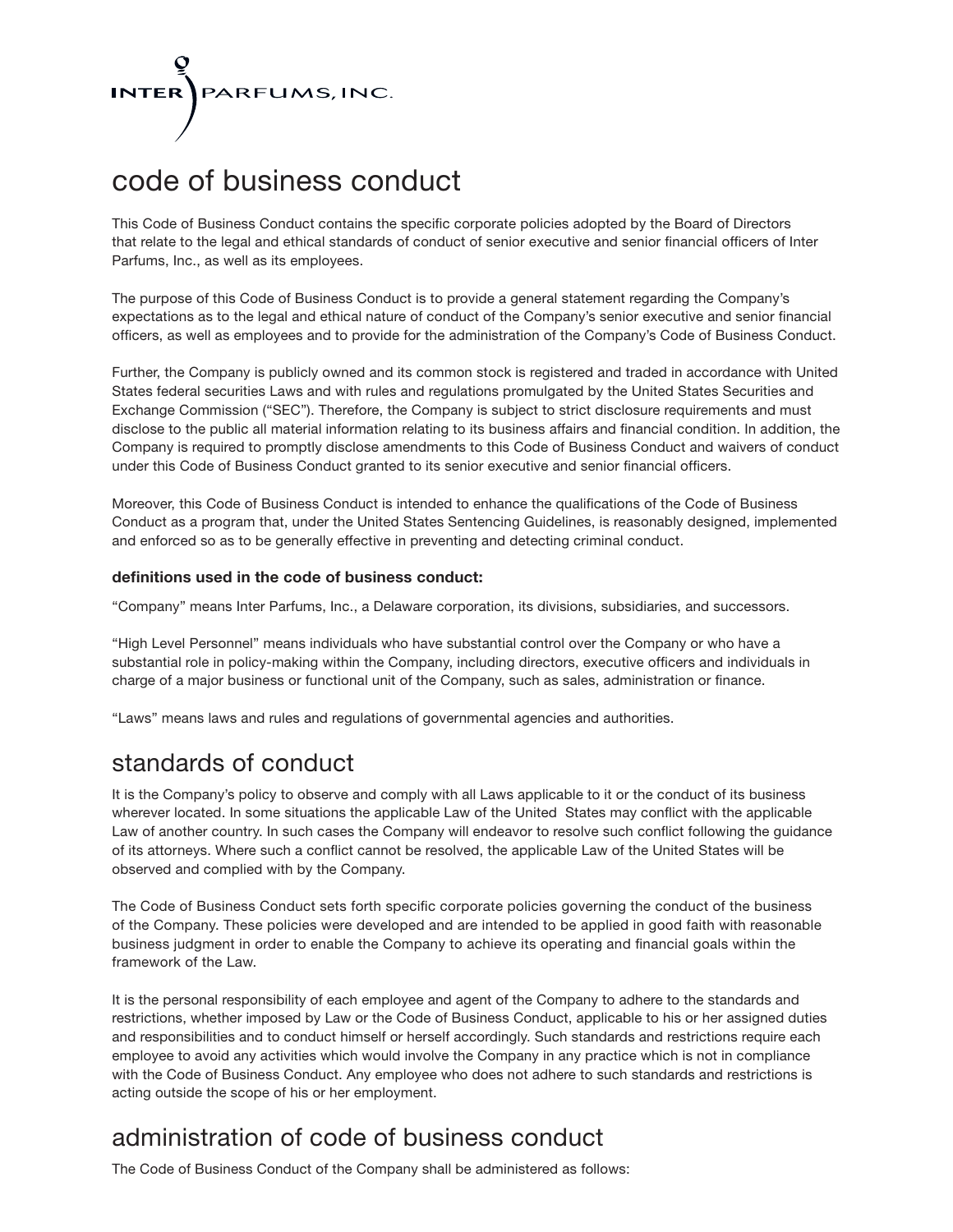### **1. Scope of Code of Business Conduct**

The Audit Committee shall, periodically, in light of the experience of the Company, review the Code of Business Conduct, and when necessary or desirable, make recommendations to the Board of Directors (i) to ensure its continued compliance with applicable Law, and (ii) to ensure that any weaknesses revealed through monitoring, auditing and reporting systems are eliminated or corrected.

### **2. Allocations of Responsibility**

The Audit Committee shall be responsible for the administration of the Code of Business Conduct. The Audit Committee shall establish such procedures as it shall deem necessary or desirable in order to discharge this responsibility. Such procedures shall provide for obtaining advice of legal counsel where appropriate. In discharging these responsibilities, the Audit Committee may delegate authority to such committees, officers and other employees and may engage such agents and advisors as it shall deem necessary or desirable.

### **3. Delegation of Substantial Discretionary Authority**

No employee of the Company shall delegate substantial discretionary authority to any individual who such employee knows, has reason to know, has a propensity to engage in illegal activities. For this purpose, persons with "substantial discretionary authority" include (i) High-level Personnel, (ii) individuals who exercise substantial supervisory authority, such as a plant manager or a sales manager, and (iii) any other individuals who, although not a part of the Company's management, nevertheless exercise substantial discretion when acting within the scope of their authority (for example, an individual with authority to negotiate or set price levels or an individual authorized to negotiate or approve significant contracts).

### **4. Communication of Policies**

To ensure the continued dissemination and communication of the Code of Business Conduct, the Audit Committee shall take, or cause to be taken, reasonable steps to communicate effectively the standards and procedures included in the Code of Business Conduct to employees and agents of the Company.

### **5. Monitoring and Auditing**

The Audit Committee shall take reasonable steps to monitor and audit compliance with the Code of Business Conduct, including the establishment of monitoring and auditing systems that are reasonably designed to detect conduct in violation of the Code of Business Conduct by employees and agents of the Company.

The information developed by the Company's independent accountants in performing their engagement by the Company shall be made available to the Audit Committee in its capacity as administrator of the Code of Business Conduct as a means of monitoring and auditing compliance with the Code of Business Conduct.

The Chief Financial Officer of Inter Parfums, Inc. and the Director of Finance of Inter Parfums, S.A. shall report to the Audit Committee, at least once each year, regarding the general effectiveness of the Code of Business Conduct.

### **6. Reporting System**

If any employee of the Company has any concerns with respect to any violations of Law, this Code of Corporate Conduct, or questionable accounting practices or auditing matters of the Company or any of its subsidiaries, then please advise the Chairman of the Audit Committee. It is strongly suggested that the matter be put into writing. Employees need not provide their names, as their concerns may be submitted anonymously. No retaliation shall be taken against any employee who submits any such concerns. Notice of this procedure, as well as the contact information of the Chairman of the Audit Committee, shall be provided to all employees.

It shall be a violation of this Code of Business Conduct to intimidate or impose any form of retribution on any employee or agent who utilizes such reporting system in good faith to report suspected violations (except that appropriate action may be taken against such employee if such individual is one of the wrongdoers).

### **7. Investigation of Violations**

If, through operation of the Company's compliance monitoring and auditing systems or its violation reporting systems or otherwise, the Company receives information regarding an alleged violation of the Code of Business Conduct, the person or persons authorized by the Audit Committee to investigate alleged violations of the Code of Business Conduct shall:

- (1) evaluate such information as to gravity and credibility;
- (2) initiate an informal inquiry or a formal investigation with respect thereto;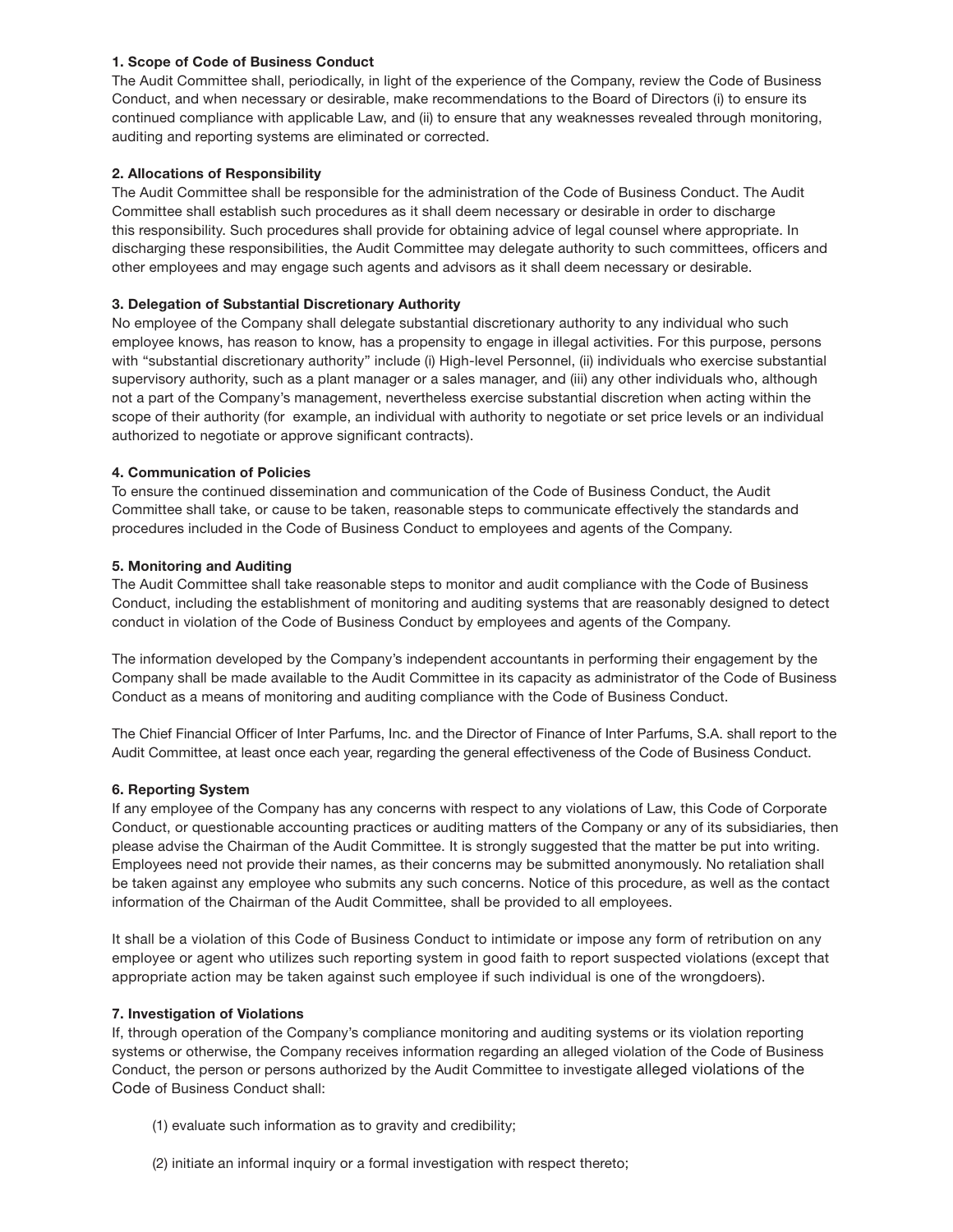- (3) prepare a report of the results of such inquiry or investigation, including recommendations as to the disposition of such matter;
- (4) make the results of such inquiry or investigation available to the Board of Directors or the Audit Committee for action (including disciplinary action by the Audit Committee); and
- (5) recommend changes in the Code of Business Conduct necessary or desirable to prevent further similar violations.

The Company may disclose the results of investigations to law enforcement agencies.

#### **8. Disciplinary Measures**

The Company shall consistently enforce its Code of Business Conduct through appropriate means of discipline. Pursuant to procedures adopted by it, the Audit Committee shall determine whether violations of the Code of Business Conduct have occurred and, if so, shall determine the disciplinary measures to be taken against any employee or agent of the Company who has so violated the Code of Business Conduct.

The disciplinary measures, which may be invoked at the discretion of the Audit Committee, include, but are not limited to, counseling, oral or written reprimands, warnings, probation or suspension without pay, demotions, reductions in salary, termination of employment and restitution.

Persons subject to disciplinary measures shall include, in addition to the violator, others involved in the wrongdoing such as (i) persons who fail to use reasonable care to detect a violation, (ii) persons who if requested to divulge information withhold material information regarding a violation, and (iii) supervisors who approve or condone the violations or attempt to retaliate against employees or agents for reporting violations or violators.

#### **9. Documentation**

The Company shall document its compliance efforts and results to evidence its commitment to comply with the standards and procedures set forth above.

All documents relating to alleged violations, including complaints, investigations, compliance, and disciplinary measures, shall be retained by the Company for a period of three (3) years, unless otherwise required by any applicable Laws or court order.

### conflicts of interest

This policy establishes guidelines and procedures regarding timely and proper disclosure of possible conflicts of interests which a senior executive officer, senior financial officer or an employee may have in connection with job duties and responsibilities in order that management may review and approve each situation as necessary to protect the best interests of the Company and its responsibilities as a public company.

### **policy:**

- 1. The Company prohibits conflicts of interest unless specifically approved by the Audit Committee or its designee as provided below.
- 2. Outside business interests of its employees might possibly conflict with the interests of the Company. An adequate definition of what constitutes a conflict of interest is most difficult. The minimum standard is that required by law. However, there are certain situations which the Company will always consider to be conflicts interest. These occur if the employee or any other person having a close personal relationship with the employee:
	- a. obtains a significant financial or other beneficial interest in one of the Company's suppliers, customers or competitors without first notifying the Company and obtaining written approval from the Audit Committee or its designee;
	- b. engages in a significant personal business transaction involving the Company for profit or gain, unless such transaction has first been approved by the Audit Committee or its designee;
	- c. accepts money, gifts of other than nominal value, excessive hospitality, loans or other special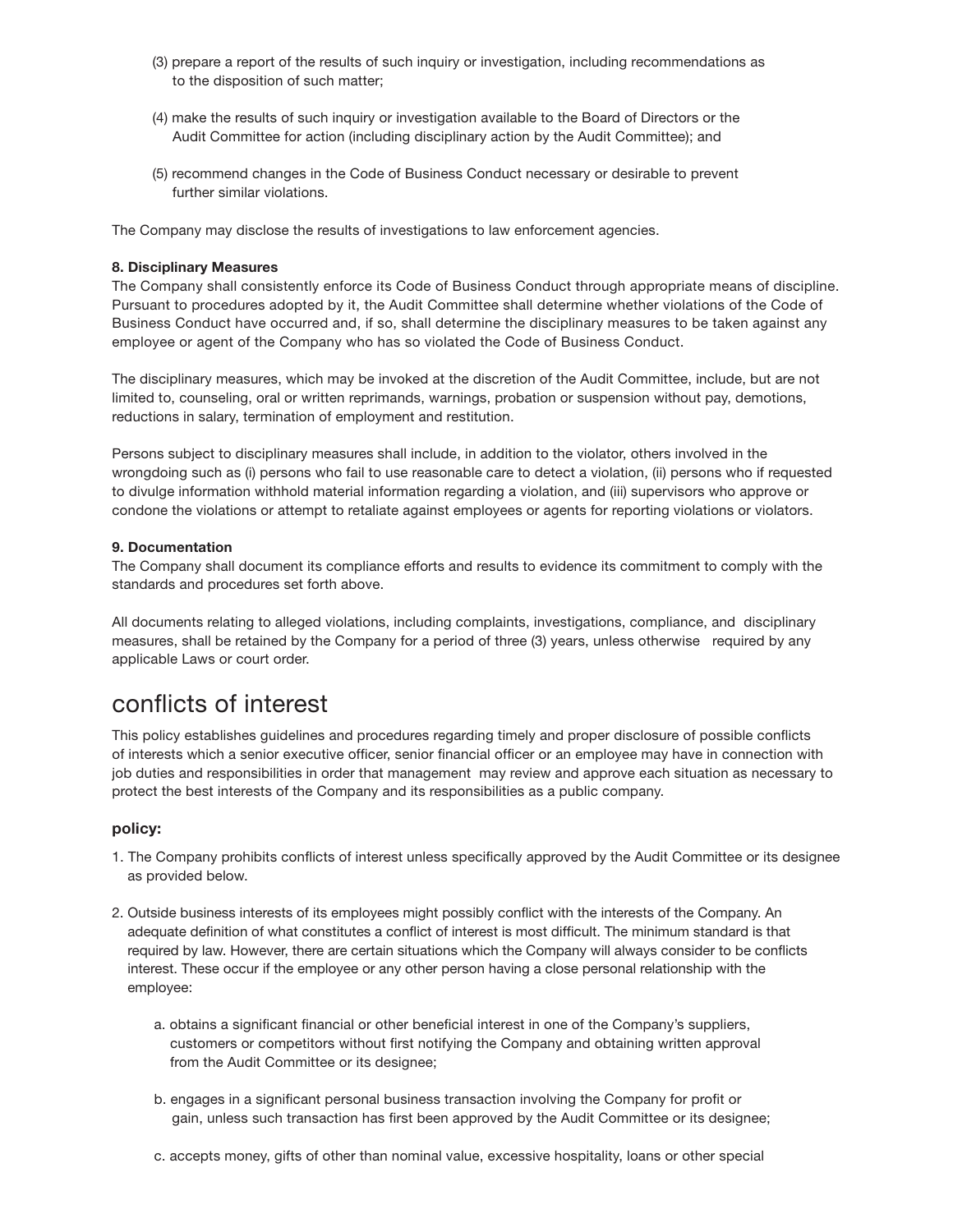treatment from any supplier, customer or competitor of the Company (loans from lending institutions at prevailing interest rates are excluded);

- d. participates in any sale, loan or gift of Company property without obtaining approval from the Audit Committee or its designee; or
- e. learns of a business opportunity through association with the Company and discloses it to a third party or invests in the opportunity without first offering it to the Company.
- 3. "Person having a close personal relationship with the employee" refers to the employee's spouse, parents, children, siblings, mothers and fathers-in-law, sons and daughters-in- law, brothers and sisters-in-law, any person living in the same home with the employee or any business associate of the employee.
- 4. Outside directorships may create a conflict of interest situation. Inquiries as may be appropriate under the circumstances are to be made by the persons responsible for the contemplated transactions in order to determine whether such conflicts exist.
- 5. The use of Company property or obtaining of Company services for personal benefit may create a conflict of interest situation.
- 6. The disclosure of a financial or other beneficial interest does not mean that the Company will deem it significant or substantial enough to be prohibited. Each case will be decided on an individual basis.

### **procedure**:

- 1. Each of the Chief Executive Officer and Chief Financial Officer of Inter Parfums, Inc., the Chief Executive Officer and Director of Finance of Inter Parfums, S.A., as well as each other employee, if any, who, in the opinion of such executive officers or the Audit Committee, may be able to direct or influence the use or disposition of any significant amount of funds or other assets of the Company shall provide a certificate of disclosure and compliance relating to this Conflicts of Interest Policy.
- 2. The Chief Financial of Inter Parfums, Inc. and Director of Finance of Inter Parfums, S.A. shall provide the certificates referred to in paragraph 1 above from their respective companies to the Audit Committee prior to the completion of the audit of the Company's financial statements on an annual basis.
- 3. Certificates of compliance will be completed by all employees upon first becoming subject to this standard. Supplemental and annual reports for such employees will be obtained as may be directed by the Audit Committee.
- 4. The certificate of compliance selection and reporting process will be reviewed annually by the Audit Committee for adequacy and compliance with this policy.
- 5. Results of the reporting process and the nature of significant exceptions, if any, will be communicated annually to the Audit Committee.

### internal accounting controls, procedures and records

This policy establishes guidelines and procedures related to keeping books and records that in reasonable detail accurately and fairly reflect the Company's transactions and dispositions of assets. The Company shall maintain a system of internal accounting controls to ensure reliability and adequacy of its books and records and proper recording of all transactions including dispositions of assets. Further, as the Company is publicly owned and its common stock is registered and traded in accordance with United States federal securities Laws and with rules and regulations promulgated by the United States SEC, the Company is subject to strict disclosure requirements and must disclose to the public all material information relating to its business affairs and financial condition.

### **policy:**

- **1. Authorization.** The only transactions to be entered into by the Company are those which are executed in accordance with management's specific authorization or established, formalized policies and procedures.
- **2. Approval.** No transaction will be recorded in the accounts of the Company unless it is within the scope of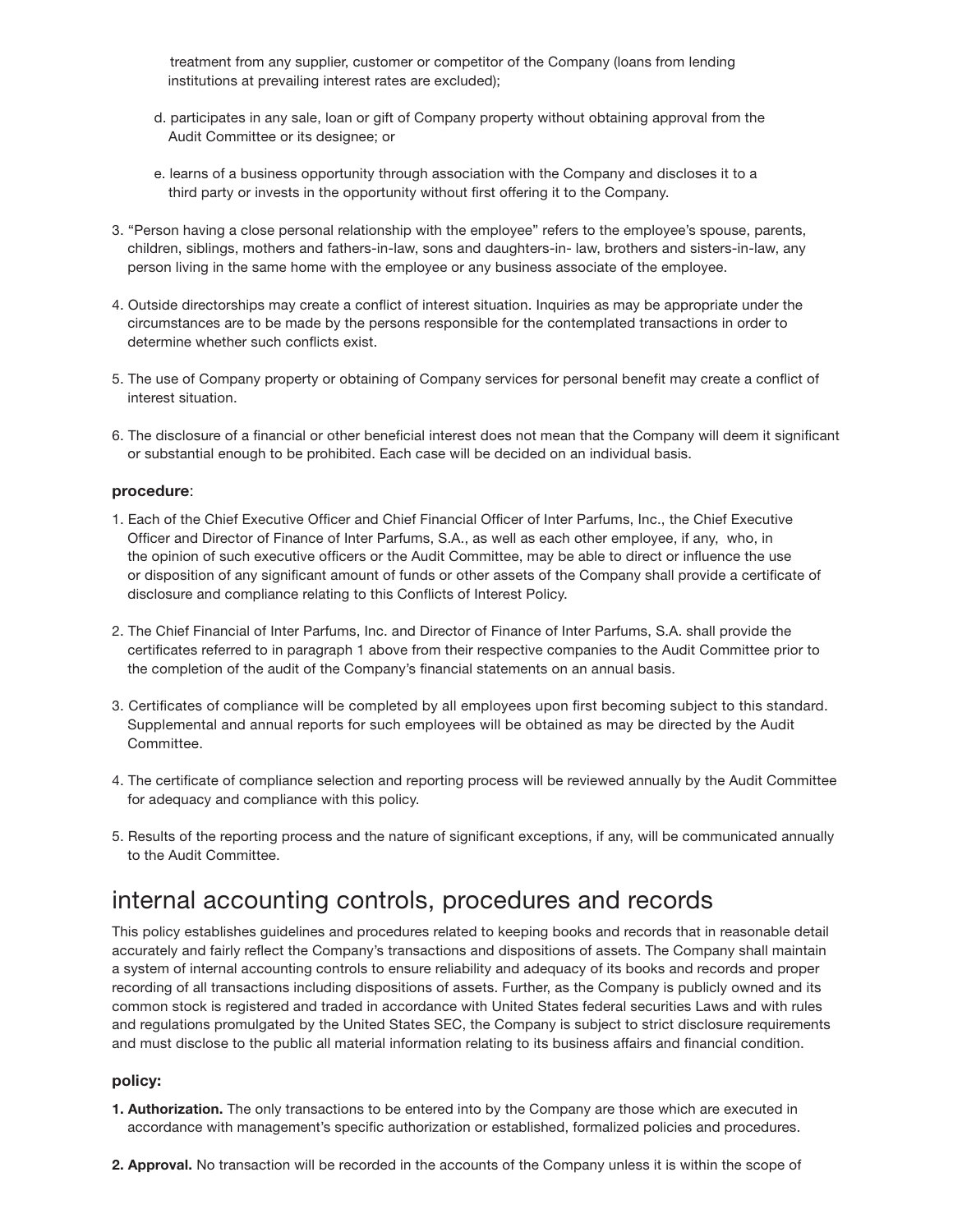written policies and procedures or is specifically and formally approved by an appropriate and designated employee. Such approval requires the determination that the transaction (i) has been authorized in accordance with this Code of Business Conduct and (ii) is supported by documentary evidence to verify the validity of the transaction.

- **3. Accounting.** All transactions entered into by the Company will be recorded in the accounts of the Company in accordance with normal, standard procedures. Each entry will be coded into an account which accurately and fairly reflects the true nature of the transaction.
- **4. Reporting.** All transactions that have been accounted for in accordance with this Code of Business Conduct will be accumulated and processed in a manner which will permit preparation of financial statements, reports and data for purposes of internal, public and regulatory reporting. Such statements, reports and data must be in a form sufficient to reflect accurately and fairly the results of transactions entered into by the Company and to permit proper accountability for assets.
- **5. Responsibility.** The implementation and maintenance of internal accounting controls, procedures and records that are adequate in all respects to satisfy the requirements of this Code of Business Conduct will be the primary responsibility of the Chief Financial Officer of Inter Parfums, Inc. and Director of Finance of Inter Parfums, S.A.
- **6. Auditing.** Compliance with the provisions and requirements of this Code of Business Conduct will be tested and evaluated as may be necessary, or as directed by the Audit Committee. All control failures regarding this Code of Business Conduct will be reported to management so that deficiencies can be corrected and assurance of compliance with the terms of this Code of Business Conduct maintained.

### **procedure:**

- 1. The Company will continuously evaluate its internal accounting controls, procedures and records to ensure compliance with the requirements of this Code of Business Conduct. Such evaluation will be documented in a form suitable for inspection by outside parties, such as regulatory authorities, if the need arises.
- 2. The Company will take action to remedy any deficiency in internal accounting controls, procedures and records to ensure continuing compliance with the requirements of this Code of Business Conduct.
- 3. The Chief Financial Officer of Inter Parfums, Inc. and Director of Finance of Inter Parfums, S.A., together with the Chairman of the Audit Committee, will ascertain that the Company's audit scope, procedures and programs are adequate (i) for the purpose of testing and evaluating internal accounting controls, procedures and records and (ii) for complete reporting of deficiencies in internal accounting controls, procedures and records.
- 4. On or before 31 January of each year, the Chief Financial Officer of Inter Parfums, Inc. and Director of Finance of Inter Parfums, S.A will prepare a written summary applicable to the preceding fiscal year which sets forth financial management's evaluation of the Company's internal accounting controls, procedures and records. Such a summary will consider financial management's overall evaluation and results of audits performed during the year, internal and external. For deficiencies noted in the evaluation, remedial action in progress or contemplated will be set forth in the summary. The summary will be addressed to the Audit Committee.

### sensitive transactions

This policy advises employees and agents of the Company's position regarding sensitive transactions and requires that transactions are executed, and access to assets is permitted, only in accordance with management's authorization.

### **policy:**

1. The Company will conduct its business in compliance with applicable Law and requires that all Company personnel to avoid any activities which could involve the Company in any unlawful practice. Without limiting the generality of the foregoing, the Company's personnel are strictly prohibited from paying any bribe, kickback or other similar unlawful payment to, or otherwise entering into a sensitive transaction with, any public official, political party or official, candidate for public office or other individual, in any country, to secure any contract, concession or other favorable treatment for the Company. Company personnel who make such payments are subject to appropriate action by the Company, as well as the legal consequences of applicable Law.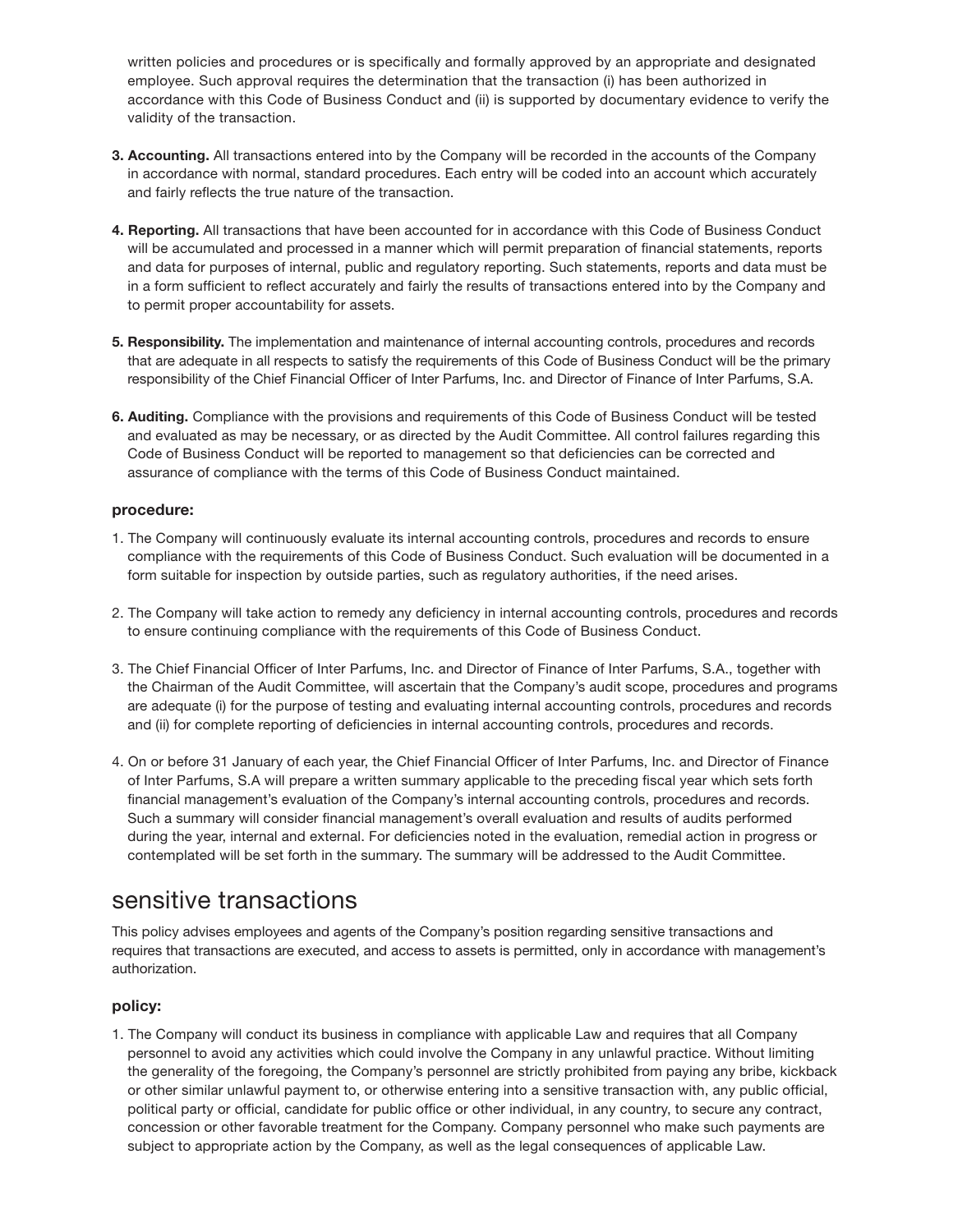- 2. The term "sensitive transactions" is commonly used to describe a broad range of corporate dealings that are generally considered to be either illegal, unethical, immoral or to reflect adversely on the integrity of management. The transactions are usually in the nature of kickbacks, bribes or payoffs made in order to influence favorably some decision affecting a company's business or for the personal gain of an individual. Any extraordinary payment made from Company funds, including extravagant entertainment or gifts of significant value, for the express purpose of obtaining or retaining business or unduly influencing some matter in favor of the Company could be considered a "sensitive payment". These payments may be considered to be bribes and may result in violation of applicable Law.
- 3. Sensitive transactions may result in violation of United States federal Laws such as domestic anti-bribery Laws, mail fraud and wire fraud statutes, anti-racketeering statutes and the Foreign Corrupt Practices Act (the "FCPA"), as well as state Laws or Laws of other countries in which a subsidiary company has operations. If violations occur, the Company and its officers and directors as well as employees directly involved may be subject to fines, imprisonment and civil litigation.
- 4. The Company is publicly owned and its common stock is registered and traded in accordance with United States federal securities Laws and with rules and regulations promulgated by SEC. Therefore, the Company is subject to strict disclosure requirements and mustdisclose to the public all material information relating to its business affairs and financial condition and conduct which is deemed to reflect on the integrity of its management.
- 5. Sensitive payments may violate the FCPA which prohibits a company from corruptly offering or giving anything of value to: a foreign official, including any person acting in an official capacity for a foreign government; a foreign political party official or political party; or a candidate for foreign political office, in any such case, for the purpose of influencing any act or decision of these officials in their official capacity or in violation of their lawful duties in order to help a company obtain or retain business or direct business to any person. The FCPA also prohibits the offering or paying of anything of value to any person if it is known that all or part of the payment will be used for the above prohibited actions. For purposes of compliance with this policy, employees of government-owned corporations are to be considered "foreign officials" and, subject to this policy, payment to influence a matter in favor of the Company shall be prohibited.
- 6. The Company may be required to make facilitating or expediting payments to an official or employee of a government outside the United States, the purpose of which is to expedite or to secure the performance of routine governmental action by such government official or employee. Such facilitating payments may not be illegal under the FCPA. Nevertheless, it may be difficult to distinguish a legal facilitating payment from an illegal bribe, kickback or payoff. Accordingly, facilitating payments must be strictly controlled and every effort must be made to eliminate or minimize such payments. Facilitating payments, if required, will be made only in accordance with guidance provided by attorneys for the Company. Any facilitating payments must be recorded as such in the accounting records of the Company.

### commercial bribery

This policy prohibits the payment or transfer of Company funds or assets to suppliers or customers in the form of bribes, kickbacks or other payoffs and prohibits Company employees from participating in such schemes.

### **policy:**

- 1. The Company prohibits bribes, kickbacks and other payoffs and benefits to suppliers or customers.
- 2. The Company also prohibits employees and agents from receiving, directly or indirectly from a third party, anything of a significant value (other than salary, wages or other ordinary compensation paid by the Company) in connection with a transaction entered into by the Company.
- 3. Bribes, kickbacks and payoffs include, but are not limited to:
	- a. Gifts of other than nominal value.
	- b. Cash payments by employees or third persons, such as agents, suppliers, customers or consultants, who are reimbursed by the Company.
	- c. The uncompensated use of Company services, facilities or property except as may be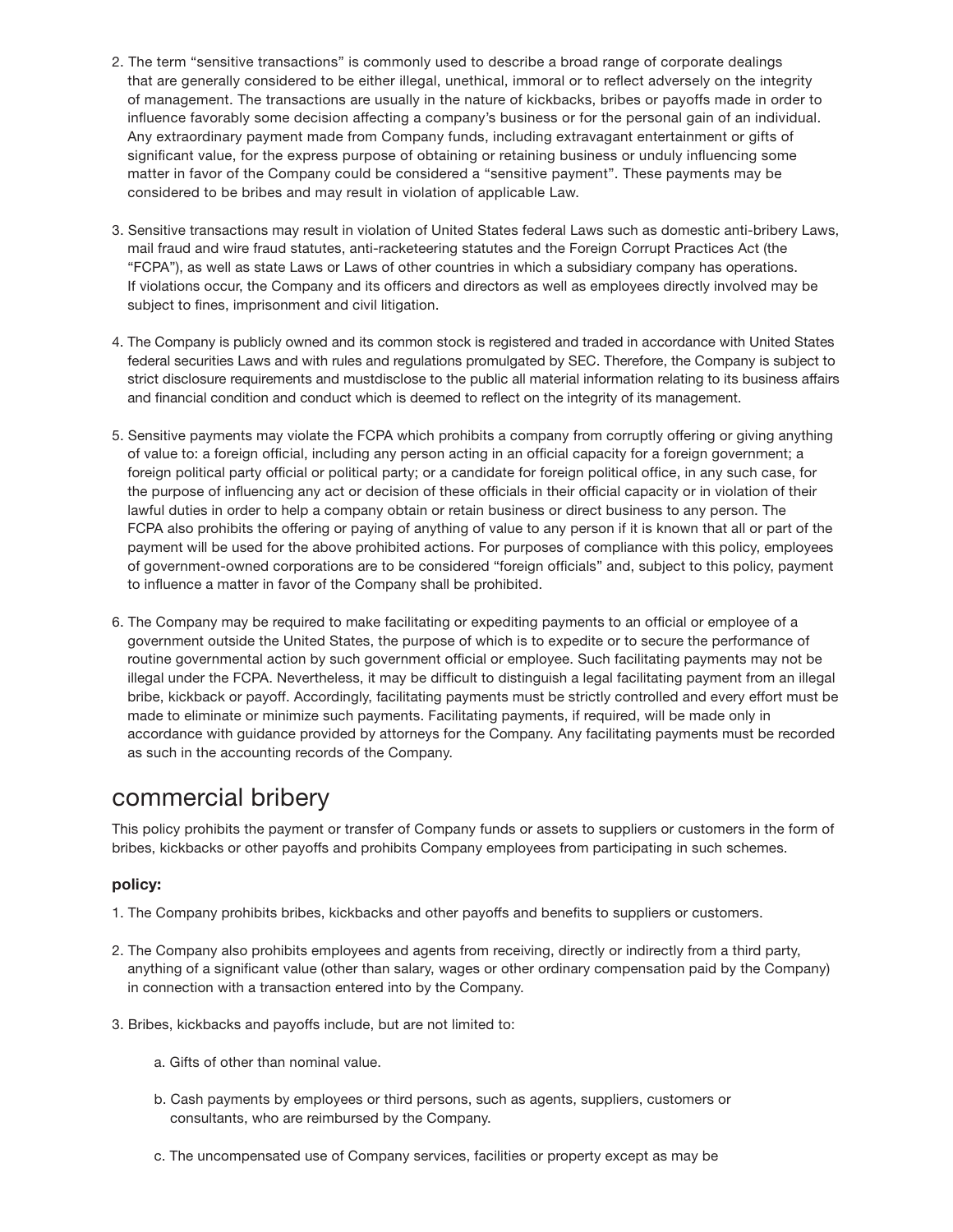authorized by the Company.

- d. Loans, loan guarantees or other extensions of credit (except from lending institutions at prevailing rates).
- 4. This policy does not prohibit expenditures of nominal amounts for meals and entertainment of suppliers and customers which are an ordinary and customary business expense, if they are otherwise lawful. These expenditures should be included on expense reports and approved under standard Company procedures.

## prohibition against trading on undisclosed material information

### **purpose:**

The use of material non-public information in securities transactions ("Insider Trading") or the communication of such information to others who use it in securities trading ("Tipping") violates the federal securities laws. Such violations are likely to result in harsh consequences for the individuals involved including exposure to investigations by the SEC, criminal and civil prosecution, disgorgement of any profits realized or losses avoided through use of the non-public information and penalties equal to three times such profits or losses. Further, Insider Trading violations expose the Company, its management, and other personnel acting in supervisory capacities to potential civil liabilities and penalties for the actions of employees under their control who engage in Insider Trading violations.

### **policy:**

If you are aware of material information relating to the Company, which has not yet been made available to the public for at least two (2) full business days, you are prohibited by law as well as by Company policy from trading in the Company's shares or directly or indirectly disclosing such information to any other persons so that they may trade in the Company's shares. It is difficult to describe what constitutes "material" information, but you should assume that any information, positive or negative, which might be of significance to an investor in determining whether to purchase, sell or hold our stock, would be material.

Information may be significant for this purpose even if it would not alone determine the investor's decision. Examples include a potential business acquisition, internal financial information which departs in any way from what the market would expect, important product developments, the acquisition or loss of a major contract, or an important financing transaction. We emphasize that this list is not meant to be exhaustive, but merely illustrative.

The United States Supreme Court in a leading case, Texas Gulf Sulphur, has stated:

Anyone in possession of material inside information . . . must abstain from trading in or recommending the securities concerned while such inside information remains undisclosed.

Not only is it illegal to engage in Insider Trading or convey such information to others in breach of a duty, it is generally illegal to "tip" such information to others who may trade in the securities involved or to recommend the purchase or sale of securities to others while you are in possession of such information. It is the policy of the Company that one should never trade while in possession of material, non-public information or tip or communicate such information to others without first receiving authorization from the Company or our counsel. This policy applies to your personal transactions and those indirectly through a spouse, friend, corporation or other entity. This applies to the securities of the Company and of other corporations. Thus, if in the course of the Company's business, you learn of material non-public information concerning another corporation (such as a customer or supplier) you should abstain from trading in that corporation's securities.

Further, this policy applies to securities transactions by individuals who reside in the same household with directors, officers and employees of the Company. Strict compliance with these policies and procedures is expected of all directors, officers and employees and members of their households, and any infringement thereof may result in sanctions, up to and including, termination of office or employment.

### **procedure:**

In addition, to avoid the appearance of impropriety, no trading in the Company's securities is permitted to take place without compliance with the following rules.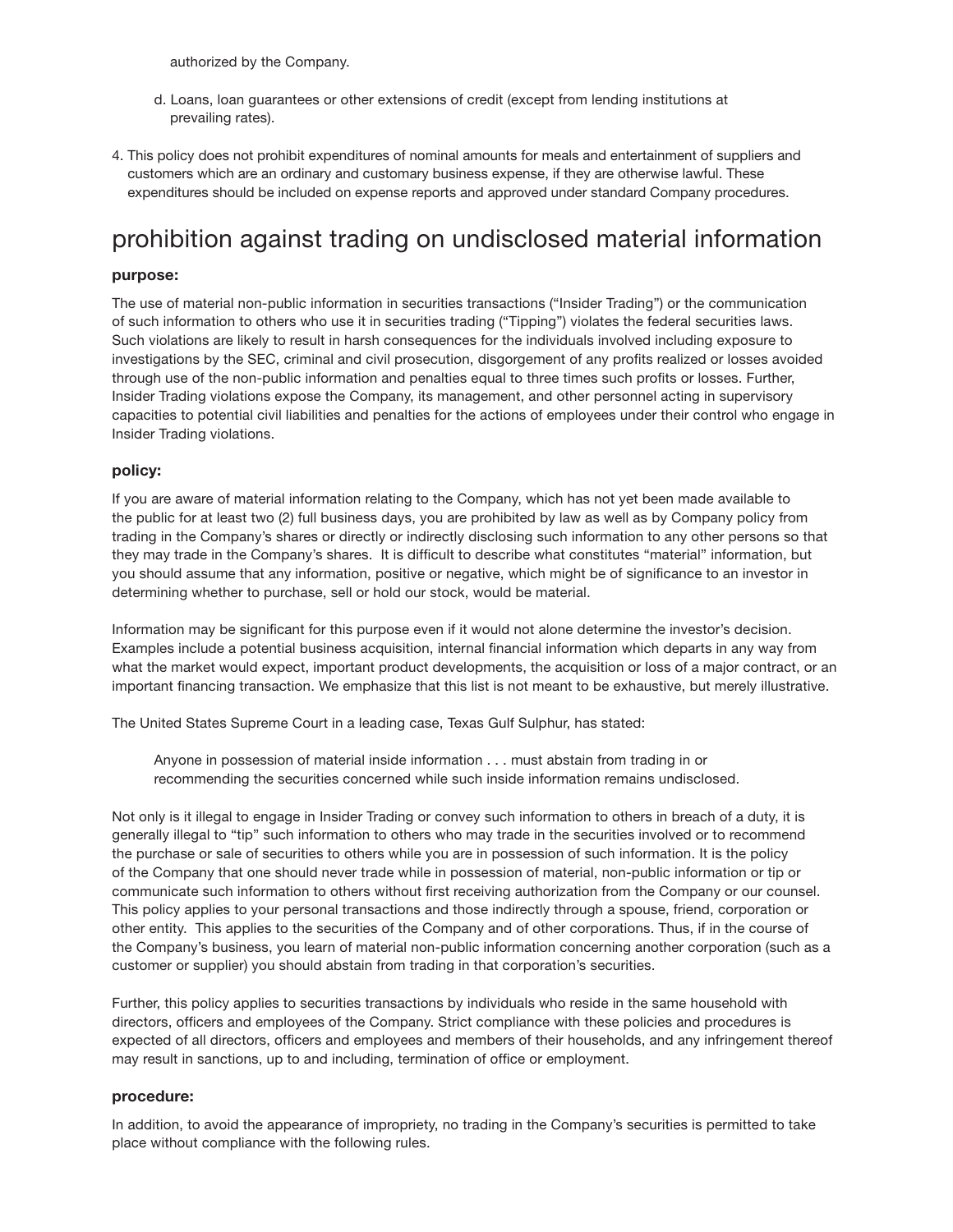- The person who intends to trade in the Company's securities must first contact the Chief Financial Officer of Inter Parfums, Inc., prior to any contemplated purchase or sale.
- There shall be no trading in the Company's securities by Company personnel within ten (10) full business days before the earlier of
	- (i) the issuance of a press release by the Company concerning its periodic financial information, which occurs approximately five (5) to ten (10) business days before the filing with the SEC of the Company's periodic reports, which are due no later than March 15, May 10, August 9 and November 9 of each year, or
	- (ii) the actual filing of such periodic reports; and until two (2) full business days after the actual filing of such periodic reports.
- There shall also be no trading in the Company's securities until not less than two (2) full business days after the release of any other press release or filing with the SEC of a Current Report on Form 8-K by the Company.
- In no event shall there be any trading in the Company's securities by Company personnel without the prior consent from the Company.
- 10b5-1 Plans

Rule 10b5-1 provides a defense from insider trading liability under SEC Rule 10b-5. To be eligible for this defense, an insider (officer, director or controlling shareholder) may enter into a "10b5-1 Sales Plan" or a "10b5-1 Purchase Plan" (sometimes collectively a "10b5-1 Trading Plan") for trading in Company securities. If the 10b5-1 Trading Plan meets the requirements of Rule 10b5-1 and is pre-approved by the Company, then Company stock may be purchased or sold without regard to the balance of the restrictions contained in this Section G, Prohibition Against Trading On Undisclosed Material Information.

Approval of a 10b5-1 Trading Plan may be given by the Board of Directors, a committee of the Board of Directors appointed for such purpose, or by the Chief Executive Officer, the President, or the Chief Financial Officer of the Company, provided, however, that the 10b5-1 Trading Plan cannot be approved by the Chief Executive Officer, the President, or the Chief Financial Officer of the Company for himself.

(amended March 17, 2006)

# confidentiality:

### **purpose:**

Serious problems could be caused for the Company by unauthorized disclosure of internal information about the Company, whether or not for the purpose of facilitating Insider Trading. Company personnel should not discuss internal Company matters or developments with anyone outside of the Company, except as may be required in the normal performance of regular corporate duties.

### **policy:**

All directors and officers, as well as all employees of the Company, are expected to maintain the confidentiality of non-public information. Disclosure of such information to persons outside the Company, whether or not in the form of a recommendation to purchase or sell the securities of the Company is prohibited. You should not discuss confidential information within the hearing range of outsiders, including friends and relatives. It is particularly important to exercise care and refrain from discussing non-public information in public places such as elevators, trains, taxis, airplanes, lavatories, restaurants, or other places where the discussions might be overheard.

### **procedure:**

This prohibition applies specifically, but not exclusively, to inquiries about the Company which may be made by the financial press, investment analysts or others in the financial community. It is important that all such communications on behalf of the Company be made through an appropriately designated officer under carefully controlled circumstances. Unless you are expressly authorized to release such information, if you receive any inquiries of this nature, youshould decline comment and refer the inquirer to the Chief Financial Officer of Inter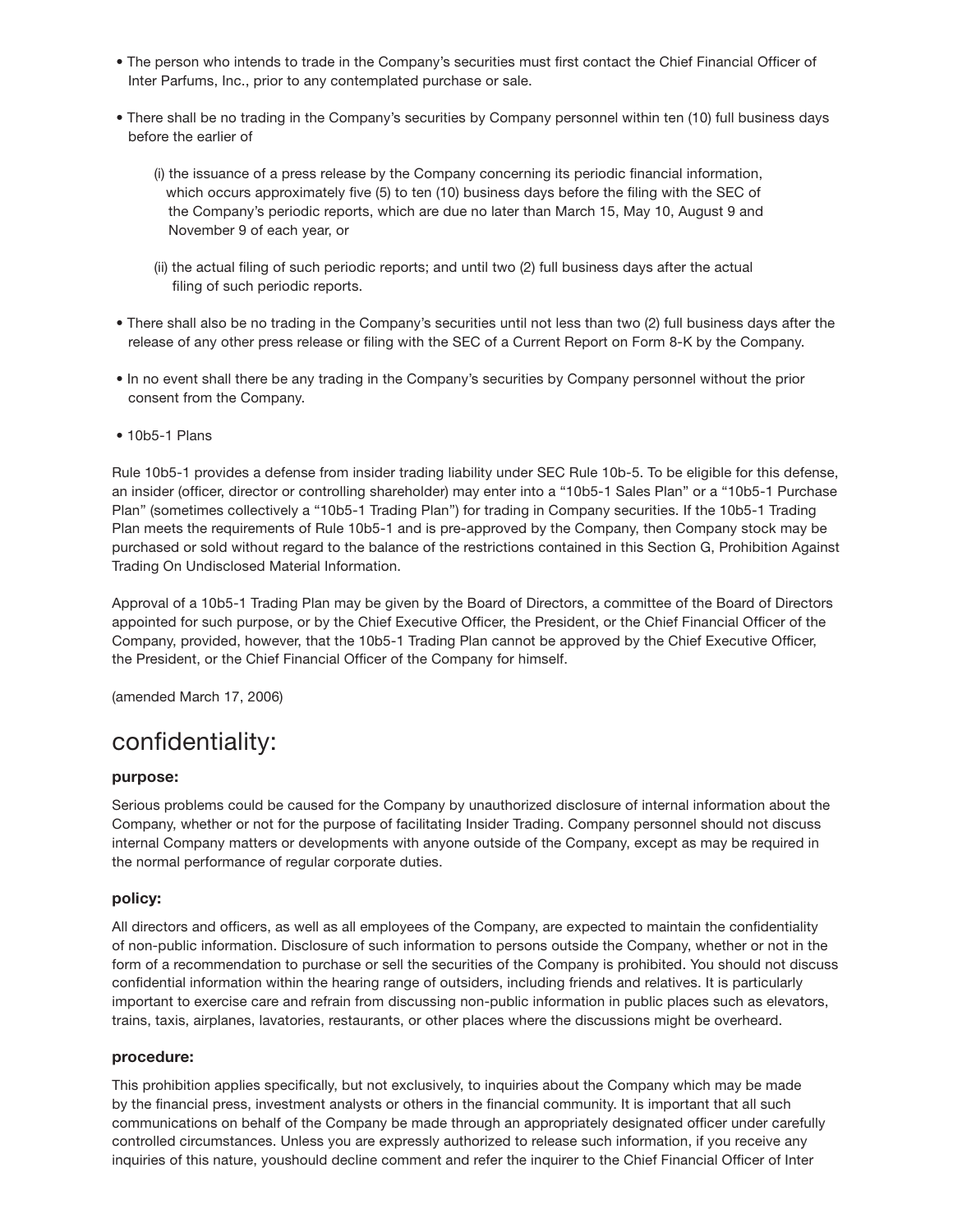Parfums, Inc. for inquiries concerning Inter Parfums, Inc. and to the Director of Finance of Inter Parfums, S.A., for inquiries concerning Inter Parfums, S.A.

### antitrust laws

This policy provides guidelines for compliance with all applicable antitrust Laws.

### **policy:**

- 1. The Company will comply in all respects with applicable antitrust Laws.
- 2. No director, officer, employee or agent of the Company shall enter into any understanding, agreement, plan or scheme, express or implied, formal or informal, with any competitor in regard to prices, terms or conditions of sale or service, production, distribution, territories or customers; nor exchange or discuss with a competitor prices, terms or conditions of sale or service, or any other competitive information; nor engage in any other conduct which violates any applicable antitrust Law. Normal subcontracting arrangements or joint proposals with competitors which are not in violation of applicable antitrust laws and which have been approved by counsel to the Company are not prohibited by this policy. Any discussion with competitors in connection with a project in which the competitor is an alliance partner, joint venturer or subcontractor must be precleared and coordinated with counsel to the Company.

### **procedure:**

Each employee responsible for the conduct or practices of the Company which may involve the application of the antitrust Laws shall consult with and be guided by the advice of counsel to the Company. Any questions on matters having possible antitrust implications must be referred to counsel to the Company prior to taking any action with respect to such matters.

### fraud

This policy establishes and communicates the Company's policy regarding the prohibition, recognition, reporting and investigation of suspected fraud, defalcation, misappropriation and other similar irregularities.

### **policy:**

- 1. The Company prohibits all fraud.
- 2. The responsibility for detecting fraud in the Company is that of management. The Chief Financial Officer of Inter Parfums, Inc. and Director of Finance of Inter Parfums, S.A. each bears the primary responsibility for detecting fraud in their respective companies.
- 3. Situations involving suspected fraud shall be reported to the Chief Financial Officer of Inter Parfums, Inc. and Director of Finance of Inter Parfums, S.A or the Audit Committee. Any investigation will be conducted under the authorization and direction of the Audit Committee.
- 4. The Chief Financial Officer of Inter Parfums, Inc. and Director of Finance of Inter Parfums, S.A or the Audit Committee shall be notified of suspected significant fraud (more than \$50,000 of estimated loss) in their respective companies, and, without regard to amount of loss, any fraud involving an executive officer of the Company.
- 5. Fraud investigations involving more than \$50,000 of estimated loss, and any fraud, without regard to amount of loss involving an executive officer of the Company, shall be reported to the Audit Committee and to the full Board of Directors.

### sexual harassment

It is the policy of Company that all employees should be able to work in an environment free from sexual harassment. Company will not tolerate sexual harassment in the work environment. No individual shall retaliate or discriminate against another individual because of the latter's filing of a sexual harassment complaint. Any individual who is found to have filed a false and malicious complaint will be subject to disciplinary action, including but not limited to, termination.